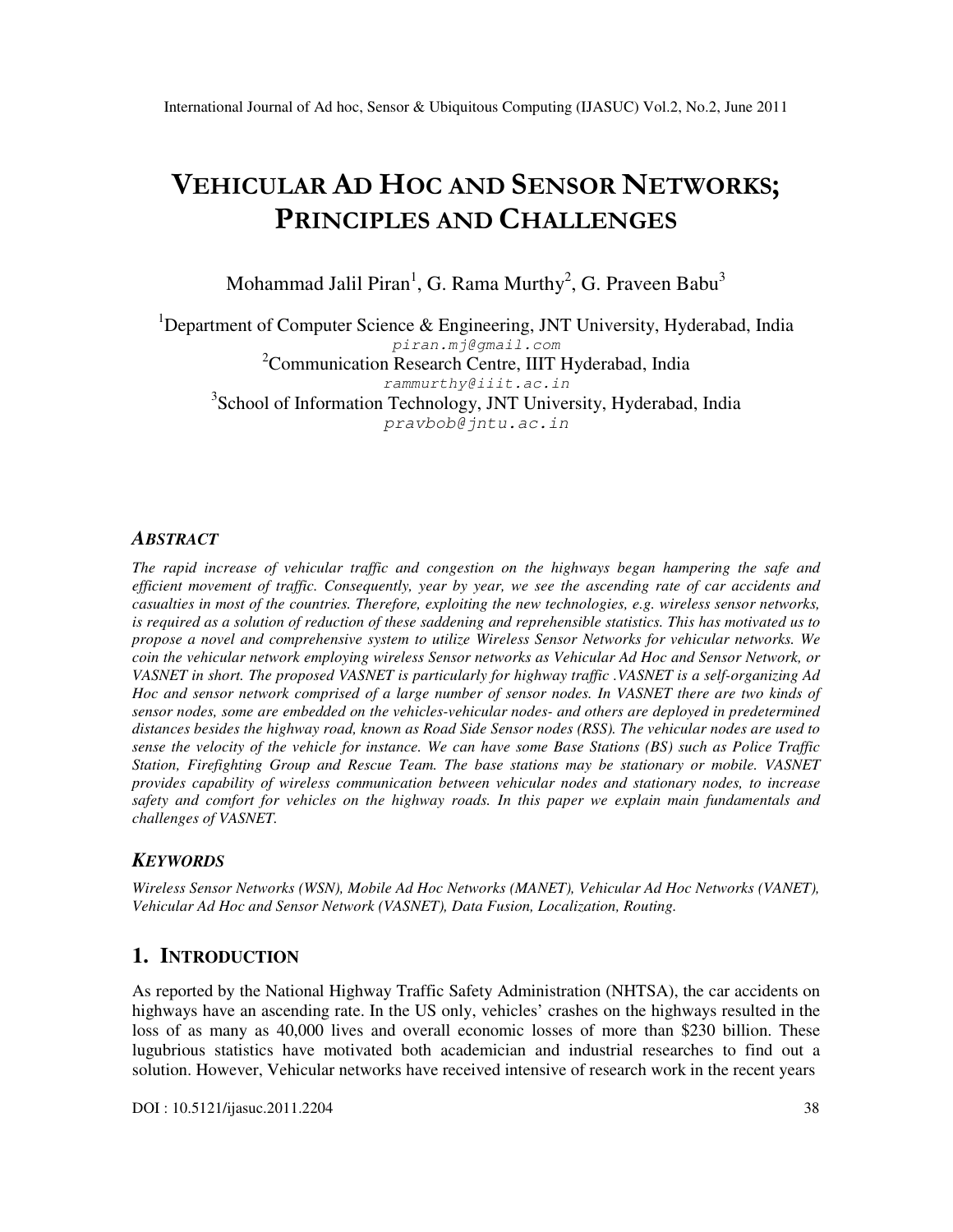due to the wide variety of services they provide. Vehicular Ad Hoc Network (VANET) is the most important component of Intelligent Transportation System (ITS) [1], in which vehicles are equipped with some short-range and medium-range wireless communication. In VANET two kinds of communication are supposed: Vehicle-to-Vehicle and Vehicle-to-road side units, where the road side units might be cellular base station for example. From the definition of VANET, a salient challenge is obvious. Suppose at the mid-night in some rural area, a vehicle has a very important data packet (i.e. detection of an accident) which should be forwarded to the following vehicles immediately. The probability of low density of vehicles in the rural areas at mid-night is very high. Consequently, in this situation the packet will be lost due to lack of presence of other vehicles to receive and broadcast it, and arrival of the following vehicles in the accident area is unavoidable. If the above discussed accident occurs in a tunnel and fire takes place, a tragedy may turned out by presence of the other vehicles; do remember tragedy of tunnel of the Mont-Blanc between France and Italy [5]. To overcome this serious issue, we suppose to utilize wireless sensor nodes on both sides of the highway too. We call our proposed system as Vehicular Ad Hoc and Sensor Networks or in short VASNET. The motive behind VASNET is safety on highway roads, since many lives were lost and many more injuries have been occurred because of the car accidents. There are two types of sensor nodes in suggested VASNET, some are embedded in the vehicles – known as vehicular Nodes (VN)- and others are deployed in predetermined distances besides the highway road, known as Road Side Sensor nodes (RSS). We can have some Base Stations (BS) such as Police Traffic Station, Firefighting Group and Rescue Team. The base stations may be either stationary or mobile. The VNs are supposed to collect the real data such as vehicle' velocity, and forward towards BSs via RSS nodes. On the other hand, for sending a query from BSs, RSS are supposed nodes receive it and rebroadcast the packet to the vehicles in its coverage area.

The rest of this paper is organized as follows. First, section 2 describes the related works. This is followed by explanation about VASNET Topology in section 3. Section 4 addresses VASNET Communication Architecture. Conceivable applications are suggested in section 5. Some necessary future works are mentioned in 6. Finally, section 7 concludes the paper.

# **2. RELATED WORKS**

#### **2.1 GPS-based Vehicular Networks**

Vehicles gain benefit of Global Positioning System (GPS) in, an Offline and Online Mode too. A device - GPS receiver-embedded on vehicles was deemed in both modes, which can receive the satellites' signals and estimate the position of the vehicle. An MMC Card is required for each vehicle to save data in an offline mode, whereas in the online mode, a GMS is exploited to send data to the station by the SMS format. The data stored in the MMC Card can be retrieved via sophisticated software. For the online mode, an industrial mobile hardware is used for data interpretation [2].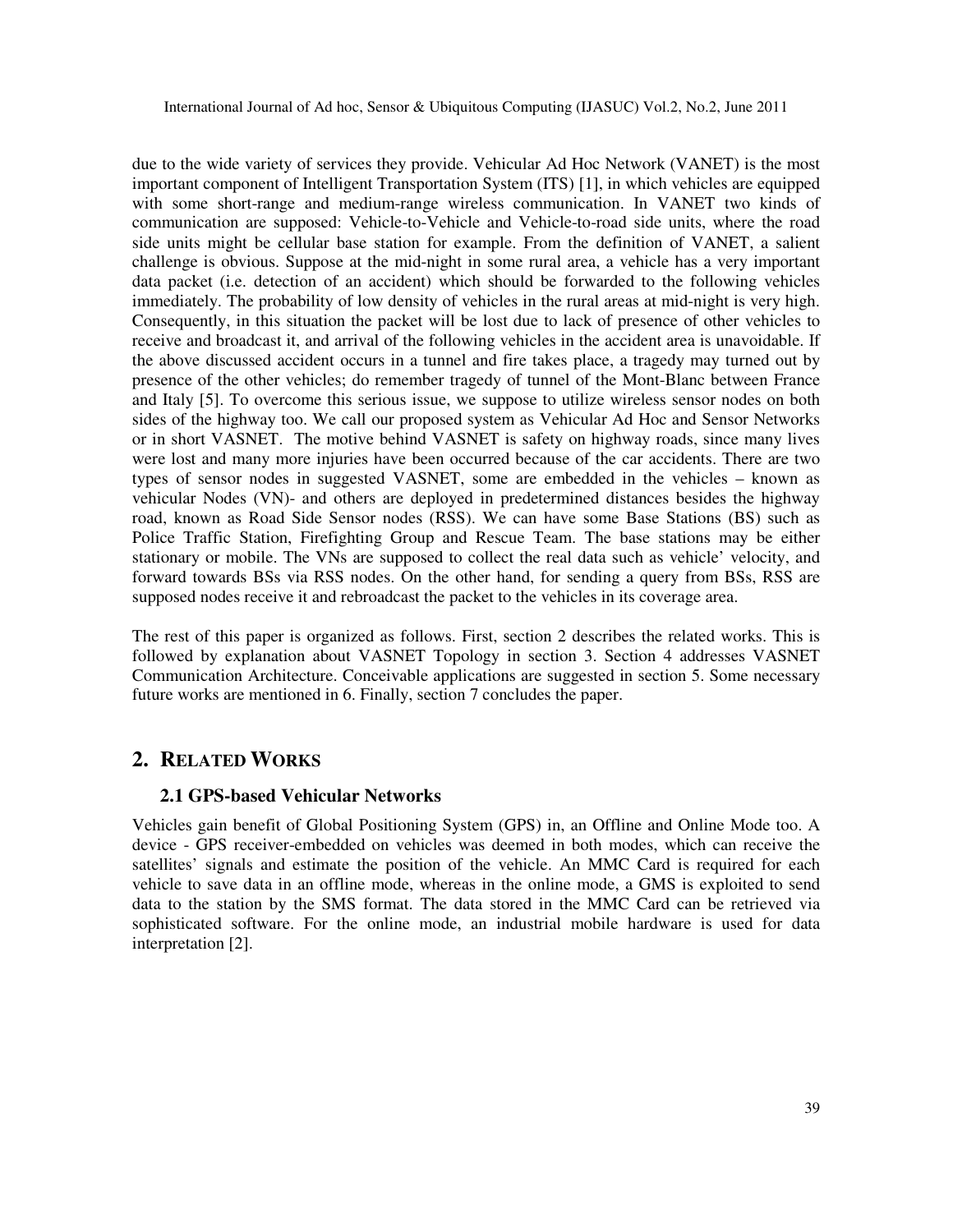Disadvantages:

a) GPS's signals are under the effect of the following which attenuate them: [3]

- 1. Delay of Troposphere (the lowest portion of Atmosphere) and Ionosphere: Satellites signals become weak when they pass through the atmosphere.
- 2. Multiple Signals; occurs when GPS signals reflect by the buildings or rocks before reaching to the receiver.
- 3. Receiver Periodical Errors: Surely receiver's time is not working as proper as GPS satellites; therefore it is prone to high errors about time meters.
- 4. Orbit Error: Temporary data might not report the exact location of the satellite.
- 5. Obstacles: Some other satellites, buildings, trains, electronic obstacles, crowded trees can prevent signals.
- 6. Satellites Geometry: Satellites geometry is pointed to the proportional location of satellites. When the satellites are on the same way or they are in the small groups, some geometry errors happen.
- 7. Satellite's signal intentional corruption: This was made by Defence Organization to prevent using of robust signals of GPS satellites by unauthorized people.

b) Hardware constraints:

- 1. The necessity of additional hardware as GPS receivers, MMC Card, SIM CARD, ...
- 2. Less accuracy (up to 15 meters in positioning and 0.5 km/h for velocity).
- 3. Dependency on GPRS system in online mode.
- 4. Failure of MMC Card in the offline mode.

Therefore, GPS cannot be a good solution.

#### **2.2 Vehicular Ad Hoc Network (VANET)**

Vehicular Ad Hoc Networks (VANET) upon implementation should collect and distribute safety information to massively reduce the number of accidents by warning drivers about the danger before they actually face it [4]. VANET consist of some sensors embedded on the vehicles. The onboard sensors' readings can be displayed to the drivers via monitors to be aware of the vehicle condition or emergency alarms, and also can be broadcasted to the other adjacent vehicles. VANET can also be helped by some of Roadside Units like Cellular Base Stations, to distribute the data to the other vehicles. VANET makes extensive utilization of wireless communication to achieve its aims. VANET is a kind of Mobile Ad Hoc Networks (MANET) with some differences, like (1) Limitation in Power: in MANET, power constraint is one of the most important challenges which has shadowed all other aspects namely routing, fusion, on the other hand in VANET, huge battery is carried by the vehicle (i.e. car's battery), so, energy consumption is not a salient issue, (2) Moving pattern: which is random in the MANET while vehicles tend to move in an organized fashion in VANET, and (3) Mobility: there is high mobility in the VANET in comparison to MANET. However, self-organization and lack of infrastructure are similarities between MANET and VANET. There are some salient challenges in VANET such as; (1) as mobile nodes (vehicles) moving with high mobility, therefore quick changes in the VANETs topology are difficult to control. (2) The communication between the vehicles is prone to frequent fragmentation. (3) Rapid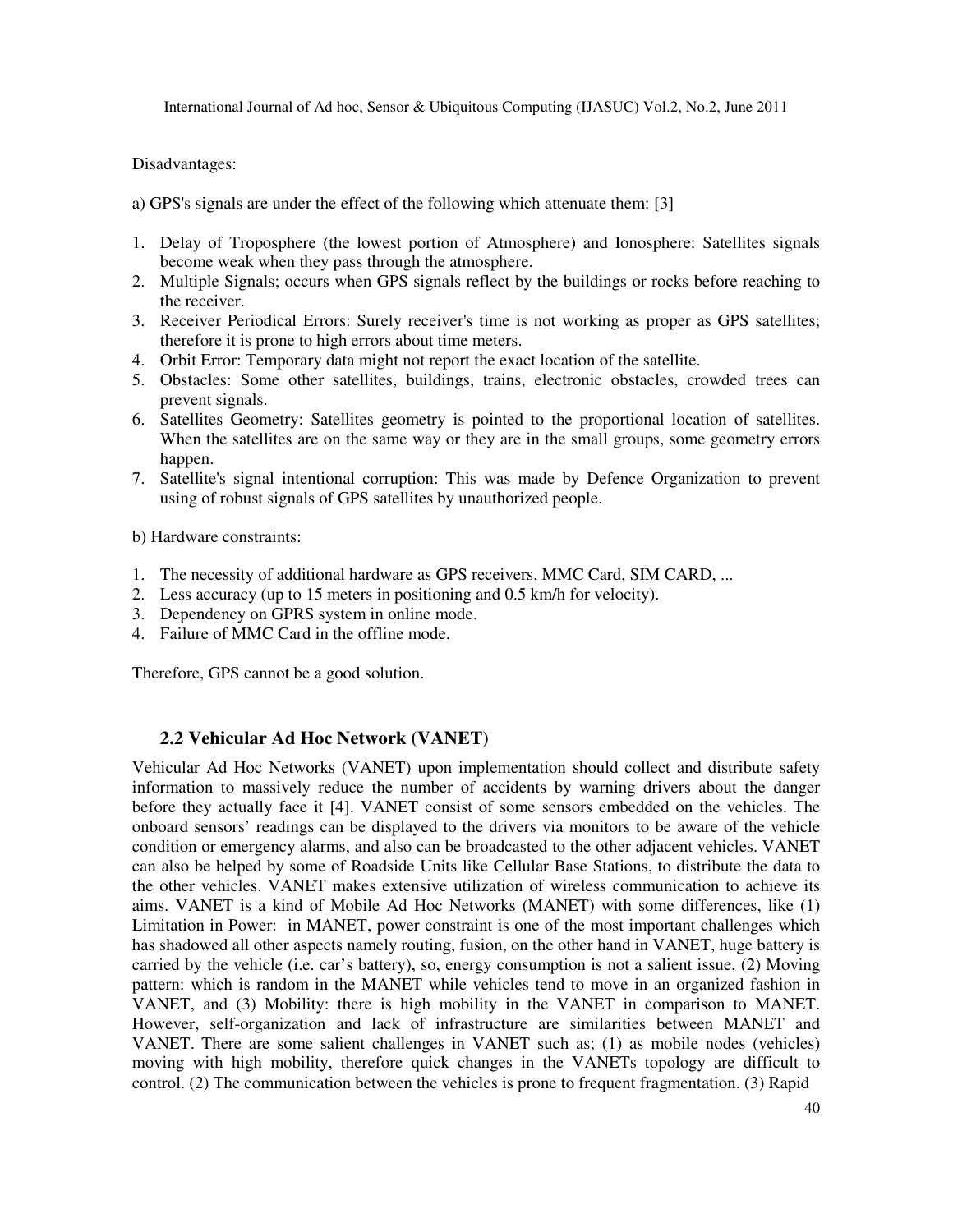change in link's connectivity cause many paths to be disconnected before they can be utilized. (4) There is no constant density in VANET, as in highways high density and in the rural low there is density. (5) A message can change the topology, for instance, when a driver receives an alarm message, s/he may changes his/her direction, which may cause the change the topology.

# **3. VASNET TOPOLOGY**

 VASNET inherits its characteristics from both Wireless Sensor Networks (WSN) and Vehicular Ad Hoc Networks (VANET). There is no infrastructure for VANET, therefore the vehicular nodes do perform data collection as well as data routing. Therefore, the necessity of designing a new architecture to overcome the mentioned challenges is transpicuous. In this paper, we propose a novel topology, which can be a suitable solution to over come VANET issues.

VASNET is a fusion of WSNs and MANET, which can be divided in to three layers. The upper layer consisting of traffic monitor stations, e.g. traffic police located at the cities. These are connected by either fiber optic cables to form the backbone of traffic information network. The middle layer is region layer, consisting of traffic check post located through highways. These stations can be connected via the Internet or local networks, and finally the lower layer is the field layer, consisting of WSN nodes deployed on beside the highway and onboard sensors which are carried by the vehicles. These nodes are connected by short-range or medium-range wireless communication. The components are as follows:

(1) Vehicular Sensor Nodes; which are carried by the vehicles. These nodes are supposed to sense the real phenomena e.g. the velocity of the vehicle. The sensor readings are to be sent to the base stations via RSS nodes. These nodes can communicate with each other or the roadside sensor via short-range communication.

(2) Road Side Sensors (RSS); are deployed in a fixed distance beside the road. RSSs act as cluster heads for vehicular nodes. RSS nodes receive the data from mobile nodes and retransmit towards the BSs. These nodes are equipped with two kinds of antenna, unidirectional and bidirectional. Unidirectional antenna is for broadcasting and directional antenna are intended for geo-casting. We need to satisfy the following requirements for deploying the sensor nodes on a road side, such as; (a) high reliability, (b) long time service and (c) high real time.

(3) Base Station (BS); are Police Traffic Control Check-Post, Rescue Team Buildings or Fire Fighting Stations in some fixed point trough the roads. We can have mobile BS like, Traffic Police patrolling team, Firefighting Truck, or ambulance.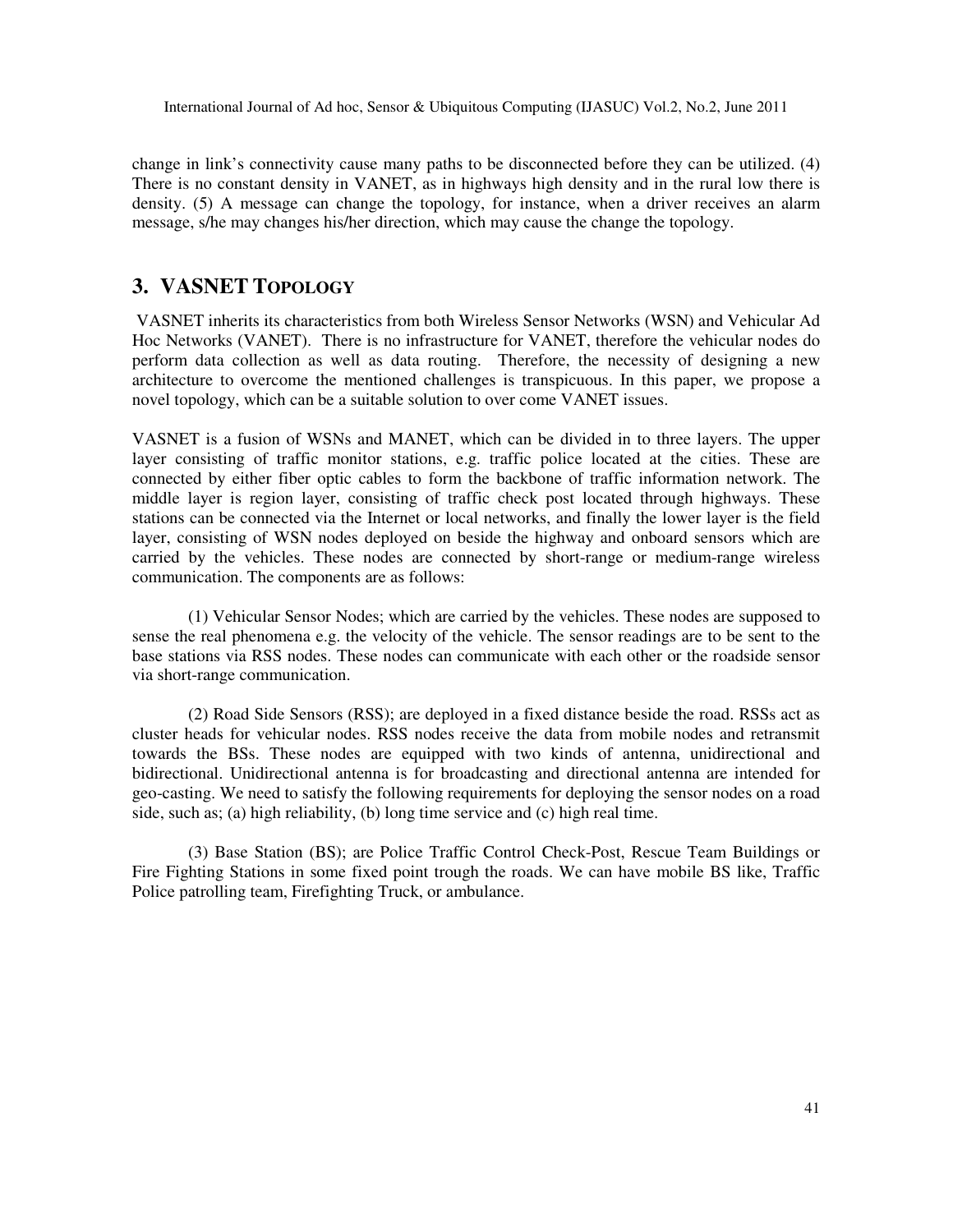

# **4. VASNET COMMUNICATION ARCHITECTURE**

The sensor nodes are deployed in vehicles as well as both sides of highway roads. Vehicular' nodes have the ability to collect imperative data and route data to the base stations. Sensor readings are routed to the end users by multi-hop infrastructure architecture via intermediate nodes i.e. RSS nodes. The protocols stack which may be used by CR-VASNET nodes is given in figure 2. The protocol stack consists of five layers and three planes. The planes are to help sensor node o coordinate the sensing tasks and lower overall power consumption. More specifically, the power management plane, manages power consumption for example defining sleep and wake status for the nodes. The mobility management plane monitors the movement of sensor nodes, so a route back to the user is always maintained. And finally, the task manager plane balance and coordinates the sensing tasks given to a particular given region. In the following subsections we investigate and briefly explain the specific design consideration of each communication layer of nodes with respect to dynamic spectrum management.



Figure 2. The Protocol Stack [1]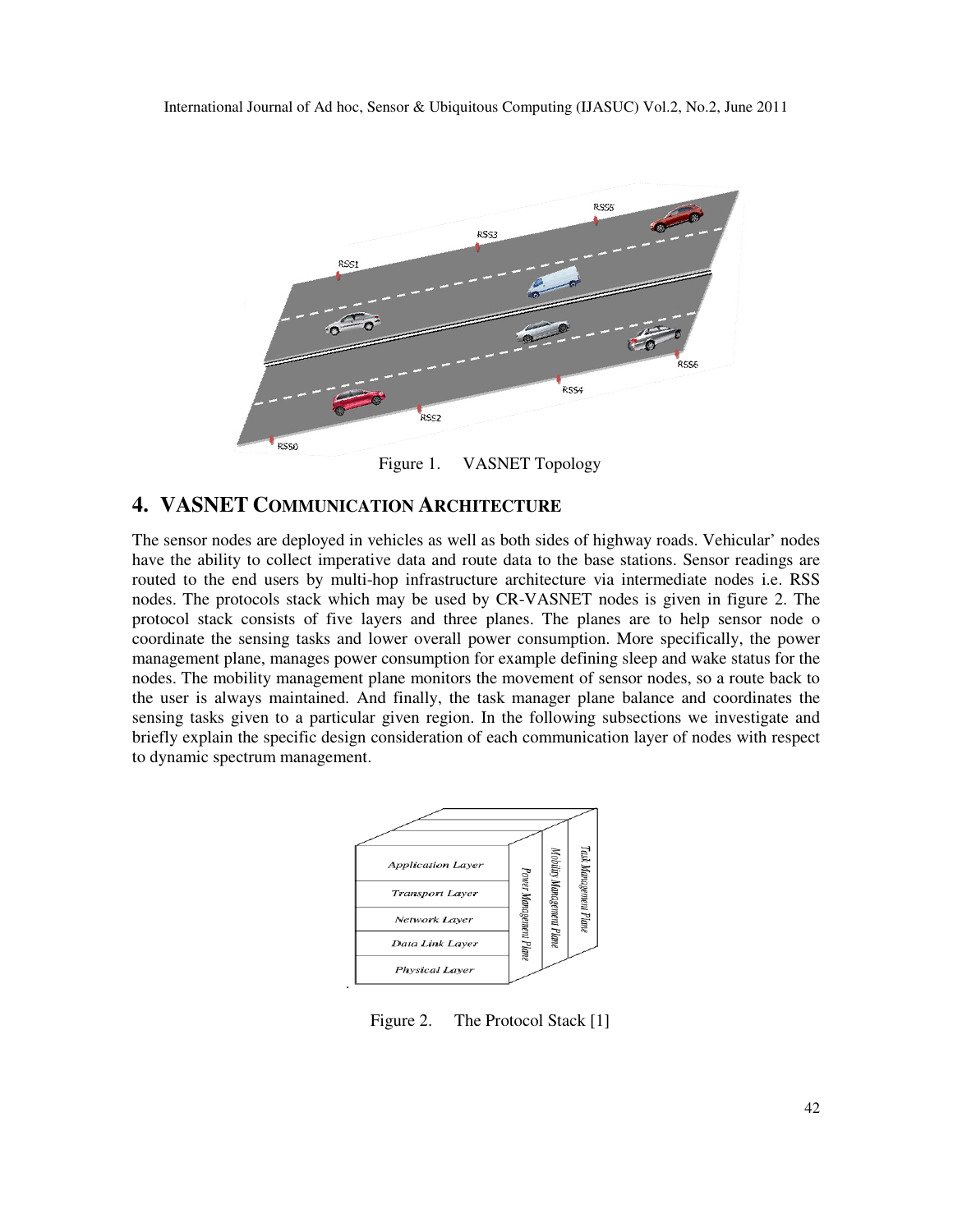#### **4.1. Physical Layer**

Federal Communications Commission (FCC) [17] assigned a new 75 MHz band Dedicated Short Range Communication (DSRC) at the 5.9 GHz frequency for Intelligent Transportation Systems (ITS) applications in North America. The band is divided into seven channels as abstracted in the following figure 3 [18].



Figure 3. DSRC Bands

A physical layer standard is being developed by the American Society for Testing and Material (ASTM), known as the ASTM E2213 standard. It uses Orthogonal Frequency Division Multiplexing (OFDM) as its modulation scheme and covers distances up to 1 km [19]. Since OFDM is multi carrier modulation, data is split into multiple lower rate streams and each stream us used to modulate one of the subcarriers. Due to reduction of data rate, lower bandwidth is necessary for each carrier. Although high data rates can be achieved using OFDM. The performance of OFDM can degrade rapidly if careful considerations for synchronization and channel variations are not taken. OFDM is sensitive to frequency and phase errors [20, 21]. In VASNET the high mobility of the vehicles on opposite sides or between the vehicles and RSS nodes cause an increase in the received frequency. This important subject must be considered during the design of he receiver as it destroys the orthogonality of the carriers and increases ICI [22]. The 48 carriers out of 64 carriers assigned by IEEE 802.11 are utilized for data, four of them are pilot carriers and the other are not used to reduce interference to other bands. Training sequences are used at the beginning of the packet for training and the pilot carriers channel response is extrapolated to estimate the channel response for the other carriers [23].

#### **4.2. Data Link Layer**

Generally, this layer is responsible for reliable sending and receiving of data frames between communicating nodes. The most important functionality of data link layer is medium access control (MAC). In VASNET, event driven messages should have the higher priority compared to other messages, like periodic and comfort message. Therefore, some mechanisms for service differentiation and admission control are indispensable. In fact, we can define three levels of priority for messages in VASNET: (1) event driven safety messages, (2) beaconing safety messages, and (3) comfort messages respectively in descending order. The required mechanisms are dependent on MAC layer policy. Recently IEEE 802.11a was selected by American Society for Testing and Material (ASTM) to be the fundamental for its standards of Dedicated Short Range Communication and IEEE 1609 group proposed DSRC [16] as IEEE 802.11p standard [12]. It is a promising MAC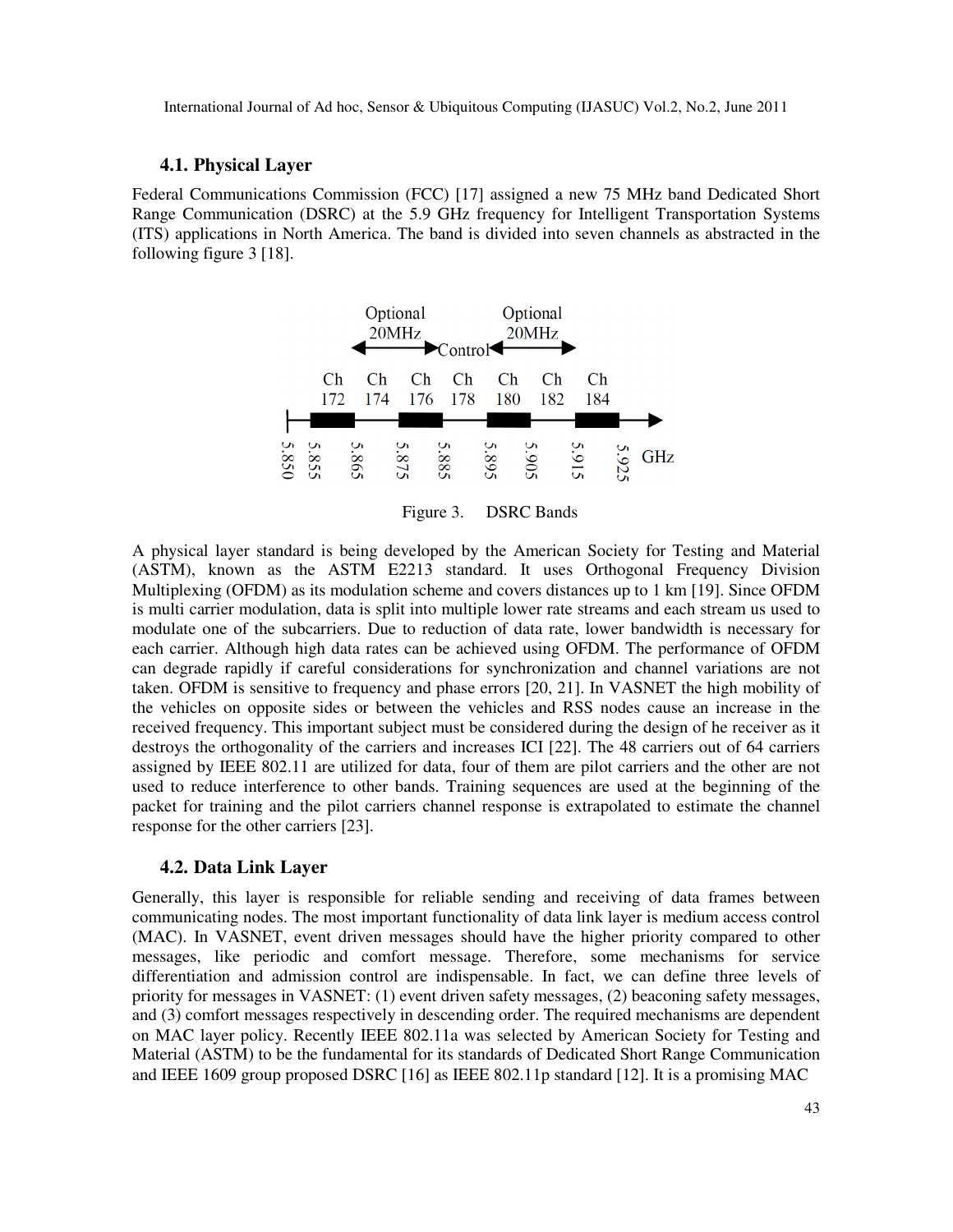mechanism for VASNET. Furthermore, MAC layer based on UTRA TDD [13] enhanced by CarTALK can be an acceptable and practical mechanism for VASNET.

#### **4.3. Network Layer**

VASNET as an application of WSN needs special multi-hop wireless routing algorithm between the sensor nodes –both mobile and stationary- and the base stations. VASNET inherits network layer issues from traditional wireless sensor networks [3], [6], and mobile Ad Hoc networks (MAENT) [7], [8], [9] such as infrastructure-less, unstable topology, multi-hop networking, energy efficiency data-centric routing, attribute-based routing, localization, etc.

Proactive routing protocols are not feasible for dynamic topologies. Therefore, it seems that reactive routing algorithms are more suitable. However, the communication overhead and increased contention, dynamic spectrum aware reactive routing can be considered for VASNET.

Since VNs can receive significant power from the car's battery, they are not restricted in energy. On the other hand, RSS nodes have no such power sources, so energy must be consumed efficiently. It is desirable to put the nodes in a low power sleep mode to minimize average energy consumption. In [2] we proposed an energy efficiency routing algorithm for VASNET, in which we kept some of RSS nodes in sleep mode to save power. The decision whether to stay awake or in sleep mode is decided by a probability which is decided by (1) Remaining energy in the sensor, (2) Generated random number, (3) Previous sate of the node and (4) Importance of the message. The following figures show the obtained results by simulation of the proposed routing algorithm.



Figure 4. Remaining Energy VS Number of events.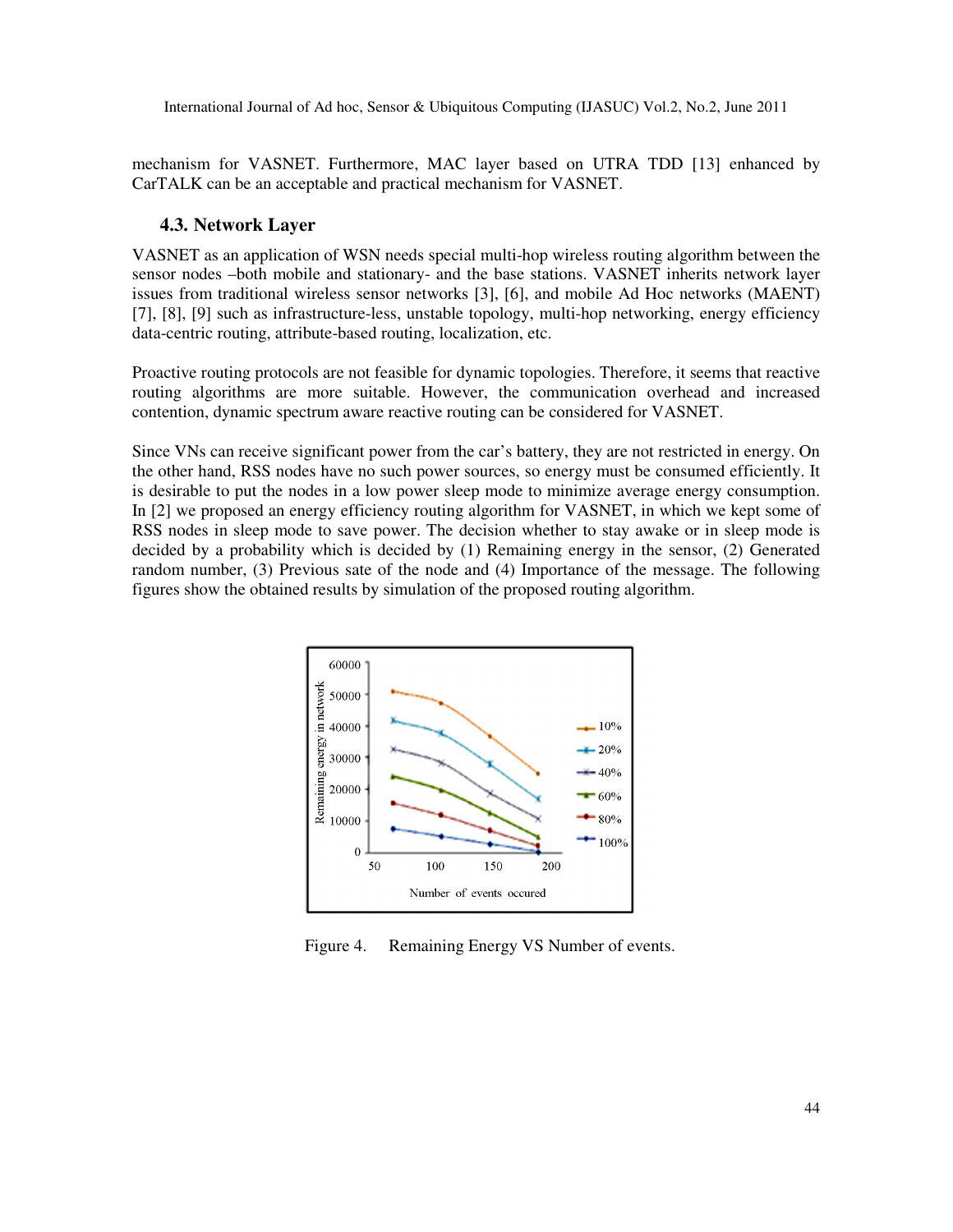

Figure 5. Packet Loss VS Number of events.

### **4.4. Transport Layer.**

End-to-End reliable delivery, congestion control to preserve scarce network resources, e.g. energy, and taking care of application based QoS requirements are the major functionalities of transport layer. When sensor nodes detect an event, they try to send their readings towards base station. This makes a bursty traffic in to the network. Significant sensory data must be reliably delivered to the base station to obtain detection and tracking an event signal. Simultaneously, if the multi-hop network capacity exceed, congestion is the result. However, congestion is one of the obstacles to achieve to energy efficiency. There is delicate balance between reliability and energy efficiency, which has been the main focus of transport layer solution proposed for wireless sensor networks so far [10]. While the mentioned balance between reliability and energy efficiency is owned by VASNET, designing an operative transport layer is an open research issue.

## **4.5. Application Layer**

In case of wireless sensor networks, application layer may be responsible for some functions like generation of information, interest and data dissemination, feature extraction of event signals, methods to query sensors, and data aggregation and fusion. However, in our proposed system, these services have to utilize the capabilities of VASNT while conforming to its constraints. Therefore, designing of new protocols for this layer with respect to its pros and cons is required.

## **5. CONCEIVABLE APPLICATIONS FOR VASNET**

VASNET will play an important role for future automotive development sine it has capability of providing wide range of service from safety, comfort, telematics and infotainment to diagnosis being the primary design requirements. Although sensors installed on vehicles are limited to have others sensors in their communication range, existence of roadside sensors extend the coverage range to multiple kilometres. In VASNET, vehicles and roadside sensors complement the local sensor data with sensor data received from the other vehicles [11]. Furthermore, the specific properties of the system allow the deployment of a wide range of new attractive application and services which are neither feasible nor cost-effective with the other systems such as VANET.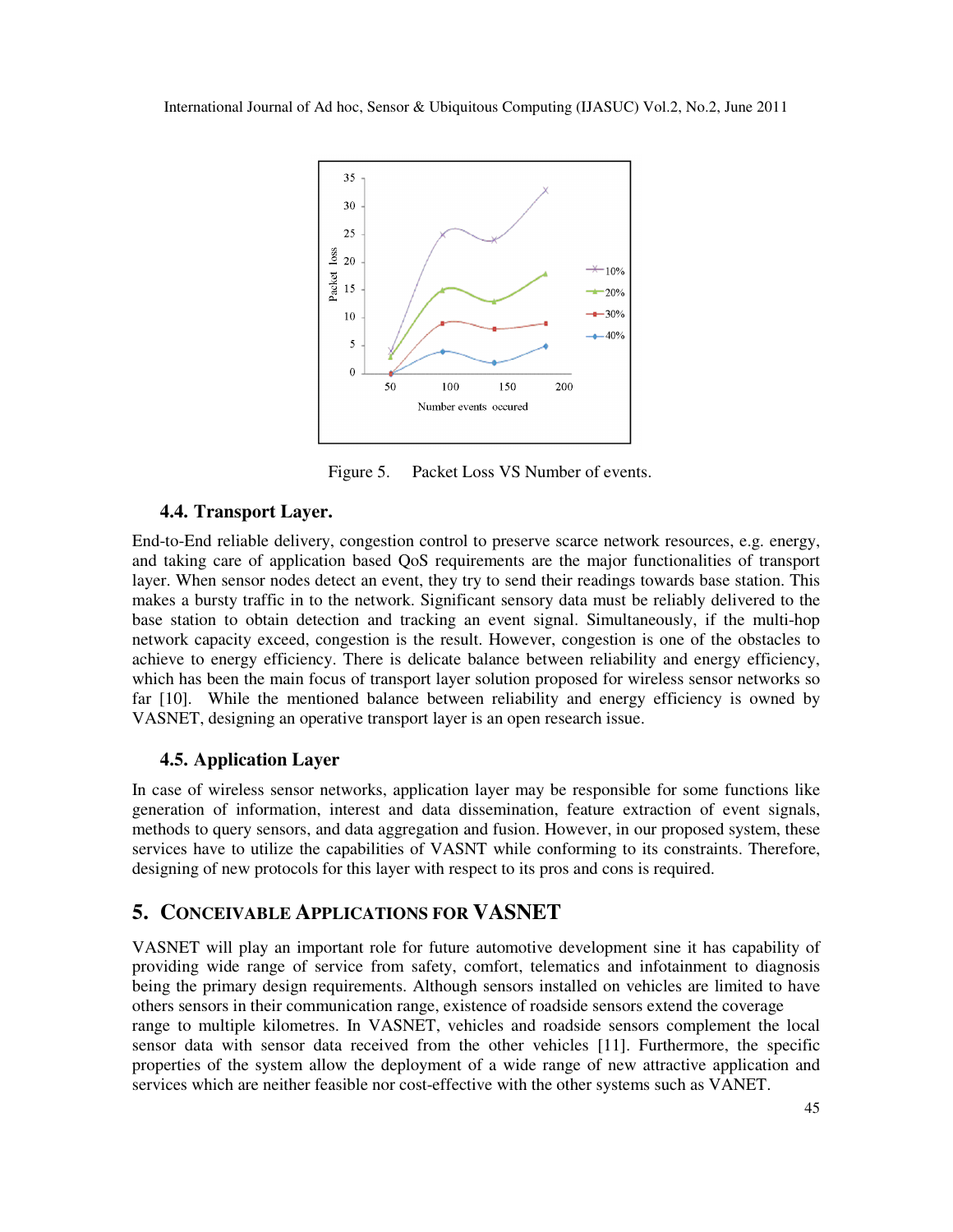VASNET presents a wide range of applications in the subjects of safety, convenience. Safety applications monitor the vehicles' velocity, distance between vehicles, surface of the road, etc. Convenience applications need to enhance traffic efficiency by boosting the degree of convenience for drivers and commercial applications will provide some entertainment and service such as web access and streaming audio and video streaming.

Following are some of the conceivable applications of the VASNET:

#### **5.1. Safety Application:**

- Velocity Monitoring; the velocity is under control of the vehicular sensor nodes. When the vehicle's speed is more than the authorized velocity, a report will be sent to the station via RSS nodes.
- Accident Notification, a vehicle can estimate the accident, if the accident takes place. Then with respect to existence of RSS nodes, it can calculate its position, and finally it sends the packet to the BSs e.g. Traffic Police, Rescue Team, Fire Fighting Groups, highway patrol for tow away support and also to the trailing vehicles.
- Road Hazard Control Notification; deals with cars notifying other cars about land sliding or existence of any obstacles such as rocks or snow.
- Cooperative Collision Warning; warns the drivers potentially under crash route so that they can mend their ways.
- Cooperative collision avoidance.

#### **5.2. Convenience Application:**

- Theft Report; for a stolen vehicle, after the owner's report to the police, a query will be sent from the traffic station to all RSS nodes to find out the vehicle. The receiver of the packet then, broadcast it to the vehicles along road, the wanted vehicle's sensor will prepare a reply to the RSS, and the RSS adds the location and send back to the station.
- Electronic Penalty Bills; when a vehicle's sensor node detect an offence, such as high velocity, it sends a report to the traffic station and after its confirmation, the sensor will save the record in its database, e.g. date, time, location, etc. this data can also be updated through online.
- Congested Road Notification; detects and notifies about road congestions which can be used for routing and trip planning.
- Traffic Information for dynamic route updates, depending on existing obstruction of traffic e.g. by constriction or traffic jams.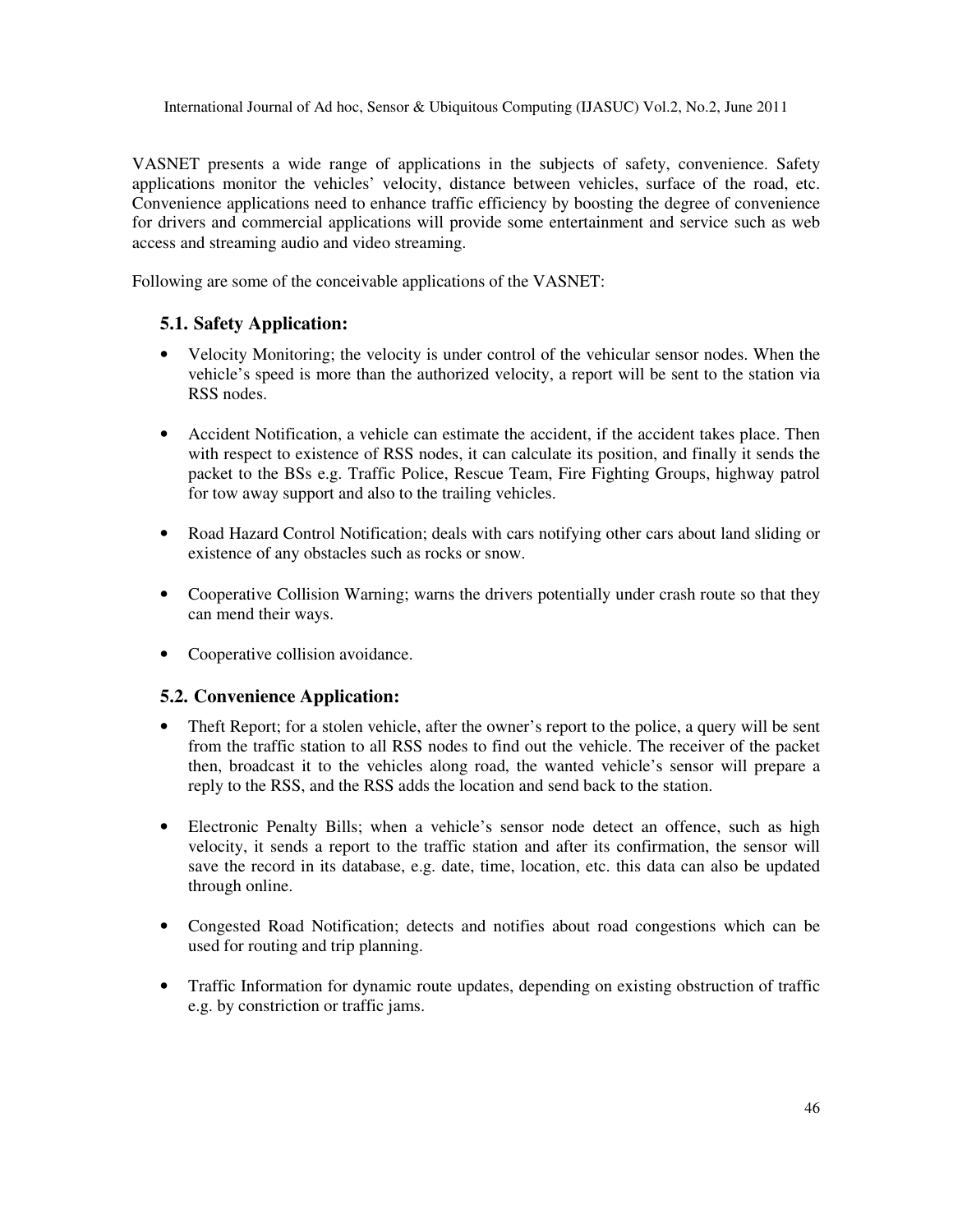# **6. FUTURE WORKS**

There are a lot of unexplored topics which need plenty of research work in VASNET, such as (1) data fusion to reduce the number of transmissions and subsequently save the energy, (2) localization, to find out the location of a vehicle on the highway, (3) spectrum access, due to spectrum scarcity, (4) security and many more other aspects. In this section, we describe data fusion and localization:

#### **6.1. Data Fusion**

Diverse sensors today are used and the data received is integrated to provide a unified interpretation, which has become an area of research interest. The best and most considerable advantage of sensor fusion is, to obtain high level information in both statistical and definitive aspects, which can not be attained by a single sensor. In the other words, data fusion is a process of combining information from several sources to educe beneficiary and reliable information. Data Fusion is supposed to perform: (1) detection of existence of an object, an event or a process, (2) identification of an object's status, (3) event monitoring, (4) physical relation with an object, or (5) independent information relation to take an intelligent decision. In VASNET, accident intensity evaluation can be done via data fusion using fuzzy theory. Because fuzzy logic [14] [15] methods have the ability of fusing uncertain data from several sources, in order to improve the quality of information.

#### **6.2. Localization**

When an accident takes place on a highway, warning messages must be sent to the BSs, e.g. Traffic Police, firefighting and rescue team, as well as to inform all the following vehicles. Computing the location of vehicles, in case of accident or high velocity (more than authorized speed), is very essential for the safety of vehicles. Although GPS was introduced as a good solution, but as we described before, it is not available anywhere and anytime, particularly in surrounding areas like tunnels. Localization for vehicular networks has becomes an interesting research area in the recent years. However, there are a lot of proposals for calculating the position of a vehicle such as: (1) Track Detection (TRADE), (2) Distance Defer Time (DDT), (3) Optimize Dissemination of Alarm Messages (ODAM), (4) Role Based Multicast (RBM), etc. Since RSS nodes are aware about their location, a vehicular node can calculate its position with respect to RSS nodes' location. The vehicular node may ask the RSS nodes in its coverage range to send their location coordinates. Then the VN, after receiving at least three replies from RSS nodes will be able to calculate its position by triangular formulas.

# **7. CONCLUSION**

This paper presented a state-of-the-art survey in Vehicular Ad hoc and Sensor Network (VASNET), a fusion of Wireless Sensor Networks (WSN) and Mobile Ad Hoc Networks (MANETs), as a promising approach for future intelligent transportation system (ITS). However, we introduced some aspect and involved challenges. We explained feasible topology and communication architecture applicable to VASNET. And also conceivable applications were introduced. VASNET as a novel scenario for vehicular networks need a lot of research works. Hence, we state some of its requirements e.g. data fusion, localization and spectrum access.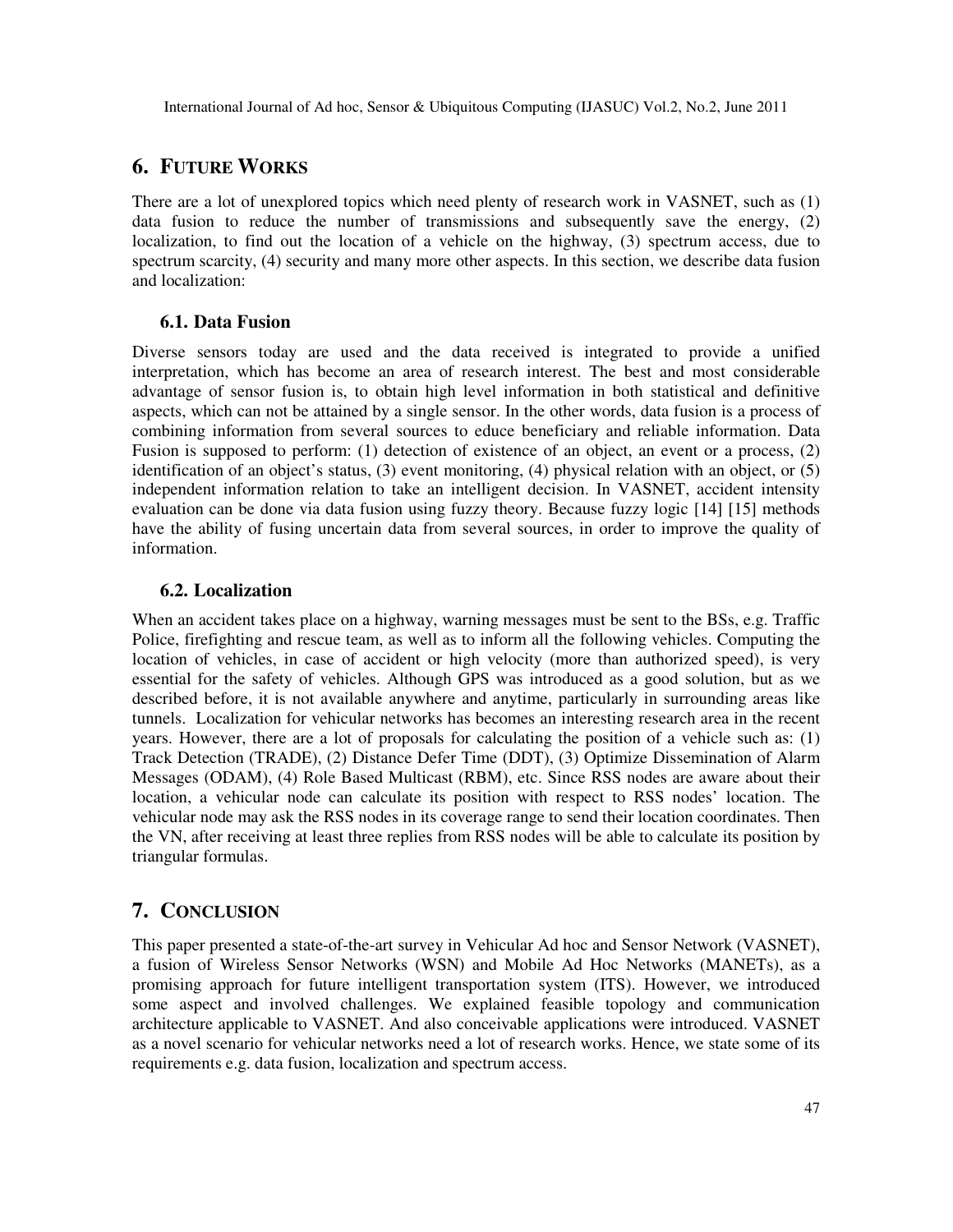#### **REFERENCES**

- [1] F. Akyildiz, W. Su, Y. S. Subramaniam, and E. Cayirci, "*A Survey on Sensor Networks*," IEEE Communications Magazine, vol. 40, no. 8, pp. 102-114, August 2002.
- [2] A. Benslimane, "*Localization in Vehicular ad-hoc networks*", Proceeding of the 2005 System Communication, 2005.
- [3] Mohammd Jalil Piran, G. Ramma Murthy, "*A Novel Routing Algorithm for Vehicular Sensor Networks*", Internation Journal of Wireless Sensor Networks (WSN), USA, pp. 919-923, December 2010.
- [4] Ehsan Ahvar, Mohammad Jalil Piran, "*SELECTOR: An Intelligent Evaluation System for Routing Protocol in Wireless Ad Hoc and Sensor Networks*", Proceeding of 3rd International Conference on Electronics Computer Technology (ICECT) 2011, IEEE, Kanyakumari, India, Aprill 8~10 2011.
- [5] Ghassan M. T. Abdalla, Mosa Ali Abu-Rgheff, Sidi Mohammed Senouci,"*Current Trends in Vehicular Ad Hoc Networks*", Ubiquitous Computing and Communication Journal, p.p.1-9, 2007.
- [6] See FCC official website: *http://transition.fcc.gov/aboutus.html*
- [7] L. Armstrong, "Dedicated Short Range Communications (DSRC) at 5.9 GHZ," Presentation: *http://www.leearmstrong.com/DSRC%20Home/Standards%20Programs/North%20American/DSRC %20Summary.ppt.*
- [8] See ASTM official website: www.astm.org
- [9] M. C. D. Maddocks, "An Introduction to Digital Modulation and OFDM Techniques", BBC Research Department Report No RD 1993/10, 1993.
- [10] J. A. Stott, "The Effects of Frequency Errors in OFDM" BBC Reseearch Department Report No RD 1995/15, 1995.
- [11] T. Wang, J. G. Proakis, E. Masry, and J. R. Zeidler, "Performance Degradation of OFDM Systems Due to Doppler Spreading" IEEE Transactions On Wireless Communications, vol. 5, pp. 1422-1432, June 2006.
- [12] B. O'Hara and A. Petrick, "IEEE 802.11 Handbook A Designer's Companion", New York: Institute of Electrical and Electronics Engineers Inc., 1999.
- [13] Standard Specification for Telecommunications and Information Exchange Between roadside and Vehicle Systems - 5 GHz Band Dedicated Short Range Communications (DSRC) Medium Access Control (MAC) and Physical Layer (PHY) Specifications ASTM E2213-03, Sept. 2003.
- [14] N. Yang, J. Liu and F. Zhao, "*A Vehicle-to-Vehicle Communication Protocol for Cooperative Collision Warning*", MobiQuitous'04, 2004.
- [15] A. Ebner, H. Rohling, L. Wischoff, R. Halfmann, and MI. Lott, "*Perfoniiance of UTRA TDD ad hoc and IEEE 802.11b in vehicular environments*" IEEE VTC, South Korea, Apr. 2003.